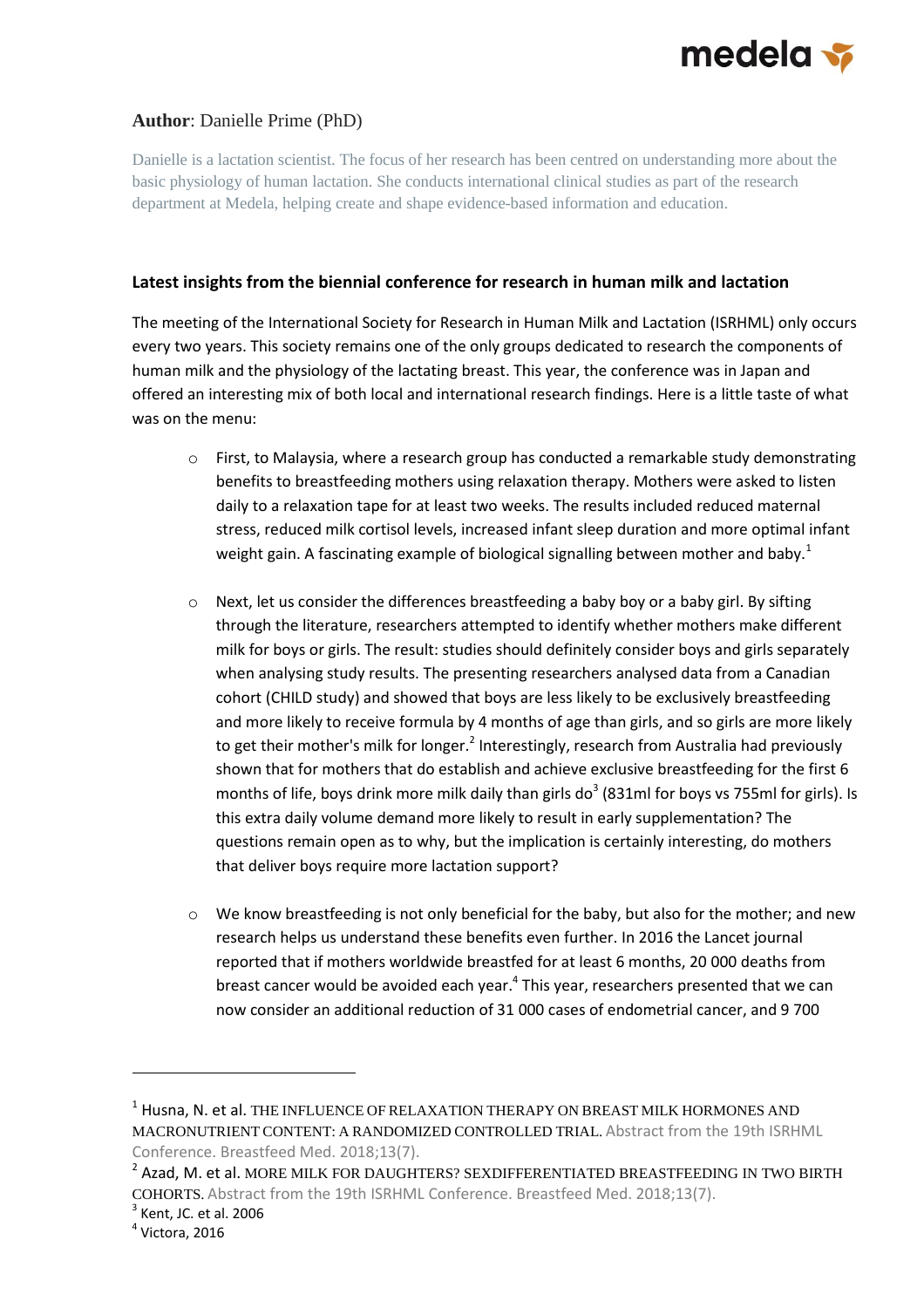

cases of ovarian cancer, each year, worldwide.<sup>5</sup> That is a 10% reduction in the risk of endometrial cancer if mothers 'ever' breastfed, with greater reductions for longer breastfeeding durations.

- o A series of presentations focused on the bacteria in mother's milk. While mother's milk was considered 'sterile' for many years, it is now clear that it contains its own special combinations of microbes termed the 'human milk microbiome'. This is different to the 'infant gut microbiome'. Compelling results were presented: one study found that lower bacterial diversity in mother's milk at 12 weeks was associated with high maternal psychosocial distress.<sup>6</sup> In addition, a large multi-centre study called the INSPIRE study aims to characterise the microbiome of human milk and has found some interesting interactions between the bacteria in milk and the environment, including the food mothers eat. For example, the types of bacteria found in milk were influenced by whether the women had themselves consumed milk, meat or carbohydrate-rich foods.<sup>7</sup> The scientists could not speculate yet on whether this has any consequences, but these milk bacteria may be priming infants for the worlds which they are destined to grow up in.
- o Another point of interest was how the microbiota of the infant is developed. It is clear some of the bacteria come from the mother's milk. It is also known that whether the infant is delivered vaginally or via c-section can impact the types of bacteria that colonise the infant. However, there is an open question regarding the infant's oral bacteria. The bacteria in the infant's mouth have been thought to 'contaminate' the breast so that as a result we see oral bacteria in that mother's milk. An elegant study<sup>8</sup> decided to investigate if this was really true. The research team analysed the composition of bacteria in pre-colostrum (colostrum that is produced before birth), which has never been in contact with the baby's oral cavity. Interestingly, the researchers could demonstrate that this pre-colostrum already contained what had been considered 'oral-bacteria', showing that, at least some of the bacteria found in the infants' oral cavity, actually come from mother's milk itself. This adds further importance to the act of direct breastfeeding and to the administration of oral care (the swabbing of colostrum into the infants mouth) when direct breastfeeding is not possible.
- $\circ$  And finally, an exciting new frontier for research is unfolding as a research team in Munich attempts to define and understand how the mammary gland matures and produces milk at the single-cell level.<sup>9</sup> It is still baffling that there is an enormous gap in knowledge regarding how the cells in the breast undergo the major changes seen during pregnancy, lactation and

-

<sup>&</sup>lt;sup>5</sup> Jordan, S. et al. BREASTFEEDING AND GYNAECOLOGICAL CANCER. Abstract from the 19th ISRHML Conference. Breastfeed Med. 2018;13(7).

<sup>6</sup> Fernandez, L. et al. INFLUENCE OF MATERNAL POSTNATAL PSYCHOSOCIAL DISTRESS IN HUMAN MILK MICROBIOTA. Abstract from the 19th ISRHML Conference. Breastfeed Med. 2018;13(7).

<sup>&</sup>lt;sup>7</sup> Boothman, S. et al. MATERNAL DIET AND THE HUMAN MILK MICROBIOME Abstract from the 19th ISRHML Conference. Breastfeed Med. 2018;13(7).

<sup>8</sup> Rodrıguez, JM. et al. HUMAN PRE-COLOSTRUM: POTENTIAL ROLE AS A SOURCE OF BACTERIA TO THE INFANT MOUTH. Abstract from the 19th ISRHML Conference. Breastfeed Med. 2018;13(7).

<sup>&</sup>lt;sup>9</sup> Twigger, A. et al. UNDERSTANDING HUMAN MAMMARY GLAND MATURATION AND MILK PRODUCTION ON A SINGLE CELL LEVEL. Abstract from the 19th ISRHML Conference. Breastfeed Med. 2018;13(7).